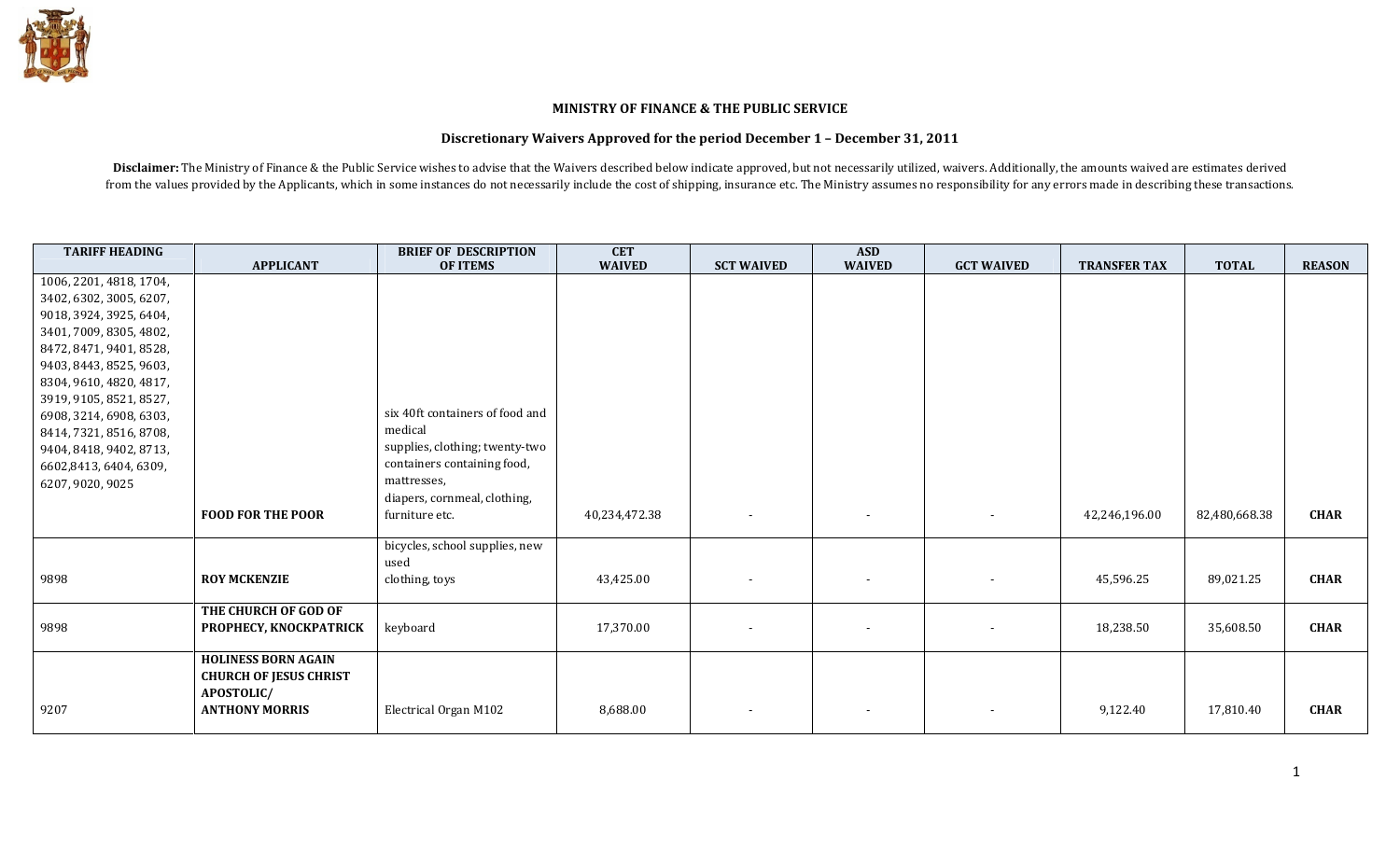| <b>TARIFF HEADING</b> | <b>APPLICANT</b>                                                                               | <b>BRIEF OF DESCRIPTION</b><br><b>OF ITEMS</b>            | <b>CET</b><br><b>WAIVED</b> | <b>SCT WAIVED</b>        | <b>ASD</b><br><b>WAIVED</b> | <b>GCT WAIVED</b>        | <b>TRANSFER TAX</b> | <b>TOTAL</b> | <b>REASON</b> |
|-----------------------|------------------------------------------------------------------------------------------------|-----------------------------------------------------------|-----------------------------|--------------------------|-----------------------------|--------------------------|---------------------|--------------|---------------|
| 9898                  | <b>DON GANT</b>                                                                                | shoes and clothing                                        | 13,900.80                   |                          |                             |                          | 14,595.84           | 28,496.64    | <b>CHAR</b>   |
| 8518                  | REHOBOTH APOSTOLIC<br><b>CHURCH</b>                                                            | Two (2) speaker boxes and<br>chairs                       | 11,294.40                   |                          |                             |                          | 11,859.12           | 23,153.52    | <b>CHAR</b>   |
| 6306, 9401, 4901      | <b>NATIONAL CHURCH OF GOD OF</b><br><b>JAMAICA</b>                                             | 1 tent, bibles, and chairs                                | 34,752.00                   |                          |                             |                          | 36,489.60           | 71,241.60    | <b>CHAR</b>   |
| 9898                  | <b>MIRACLE TABERNACLE/FREE</b><br>TOWN CHURCH OF GOD OF<br><b>PROPHECY</b>                     | Four (4) barrels with<br>assorted items                   | 26,064.00                   | $\overline{\phantom{a}}$ |                             |                          | 27,367.20           | 53,431.20    | <b>CHAR</b>   |
| 9898                  | <b>CALVARY TEMPLE</b><br><b>EVANGELICAL CHURCH OF</b><br><b>CHRIST</b><br><b>INTERNATIONAL</b> | Four (4) barrels with used<br>clothes,<br>food items      | 8,688.00                    |                          |                             |                          | 9,122.40            | 17,810.40    | <b>CHAR</b>   |
| 9898                  | <b>CHURCH OF GOD OF</b><br><b>PROPHECY</b>                                                     | Six boxes with toys, hygiene<br>items,<br>school supplies | 26,064.00                   |                          |                             | $\overline{\phantom{a}}$ | 27,367.20           | 53,431.20    | <b>CHAR</b>   |
| 9401                  | <b>GRACE BAPTIST CHURCH</b>                                                                    | Forty (40) church chairs                                  | 22,929.37                   | $\overline{\phantom{a}}$ | $\overline{\phantom{a}}$    | $\sim$                   | 24,075.84           | 47,005.21    | <b>CHAR</b>   |
| 9898                  | PASTOR LLOYD O'CONNOR                                                                          | Fifteen (15) barrels                                      | 27,801.60                   | $\sim$                   | $\sim$                      | $\overline{\phantom{a}}$ | 29,191.68           | 56,993.28    | <b>CHAR</b>   |
| 8528,9010             | <b>NORTH EASTERN REGIONAL</b><br><b>MISSION COUNCIL</b>                                        | Multi-media equipment                                     | 20,092.50                   |                          |                             |                          | 21,097.13           | 41,189.63    | <b>CHAR</b>   |
| 9898, 8459            | <b>STEWART MOUNTAIN SDA</b><br><b>CHURCH</b>                                                   | Four (4) barrels and piano                                | 28,000.00                   |                          |                             |                          | 29,400.00           | 57,400.00    | <b>CHAR</b>   |
| 9898                  | <b>ZION SACRED HEART</b><br><b>CHRISTIAN CHURCH</b>                                            | List of assorted items                                    | 22,588.80                   |                          |                             |                          | 23,718.24           | 46,307.04    | <b>CHAR</b>   |
| 9898                  | <b>ANGELS FROM HEAVEN</b>                                                                      | 10 barrels with food and<br>clothing,<br>school supplies  | 24,651.79                   |                          |                             |                          | 25,884.38           | 50,536.17    | <b>CHAR</b>   |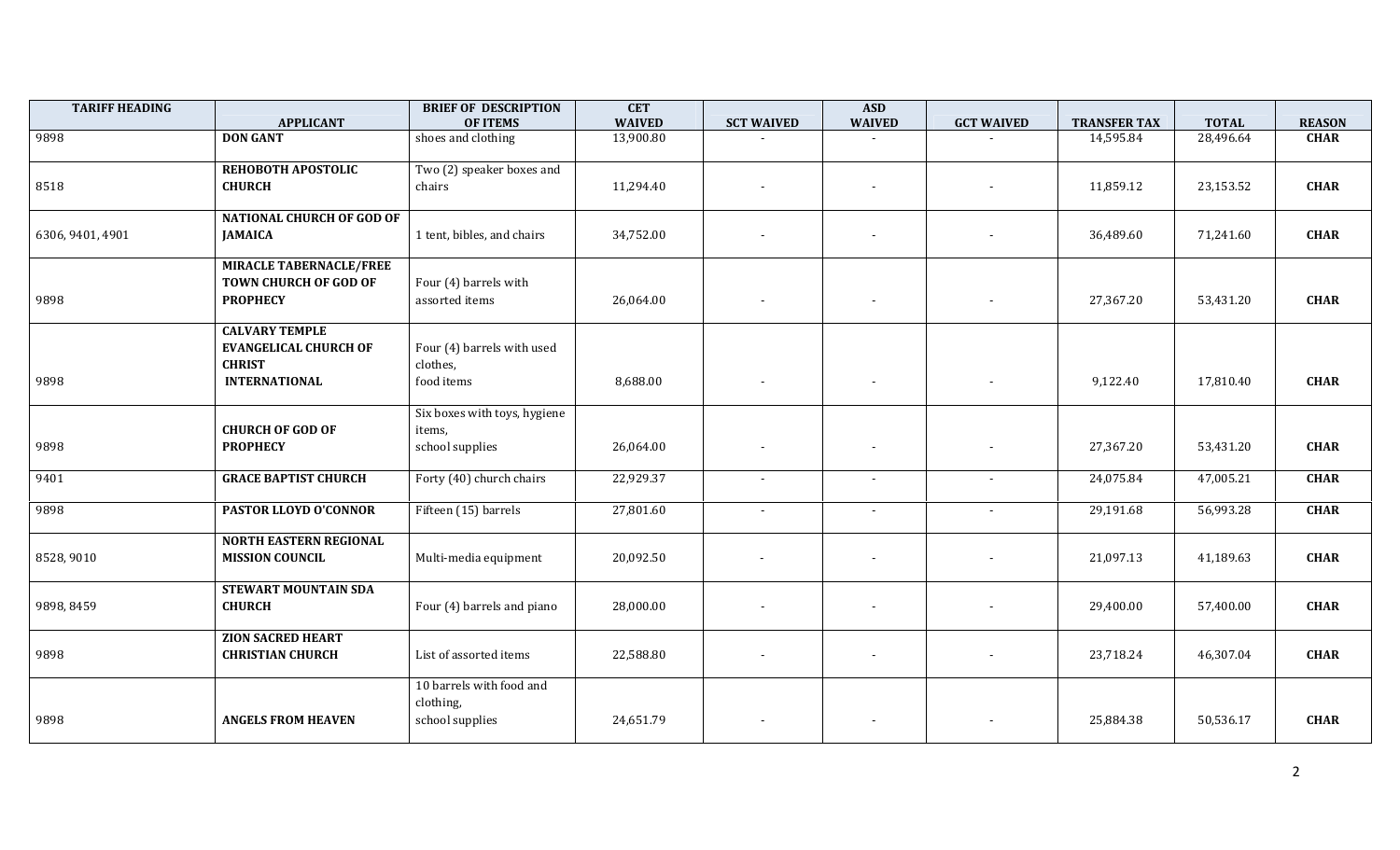| <b>TARIFF HEADING</b> | <b>APPLICANT</b>                 | <b>BRIEF OF DESCRIPTION</b><br><b>OF ITEMS</b> | <b>CET</b><br><b>WAIVED</b> | <b>SCT WAIVED</b>        | <b>ASD</b><br><b>WAIVED</b> | <b>GCT WAIVED</b>        | <b>TRANSFER TAX</b> | <b>TOTAL</b> | <b>REASON</b> |
|-----------------------|----------------------------------|------------------------------------------------|-----------------------------|--------------------------|-----------------------------|--------------------------|---------------------|--------------|---------------|
|                       | <b>MINISTRY OF HOUSING,</b>      | 40 ft container of hospital                    |                             |                          |                             |                          |                     |              |               |
|                       | ENVIRONMENT, WATER,              | supplies,                                      |                             |                          |                             |                          |                     |              |               |
| 8425, 9402, 8304      | <b>LOCAL GOVERNMENT</b>          | furniture                                      | 2,554,500.00                | $\overline{\phantom{a}}$ | $\overline{\phantom{a}}$    | $\overline{\phantom{a}}$ | 2,682,225.00        | 5,236,725.00 | <b>CHAR</b>   |
|                       |                                  |                                                |                             |                          |                             |                          |                     |              |               |
|                       |                                  | Nine (9) boxes with kennels                    |                             |                          |                             |                          |                     |              |               |
|                       |                                  | and other                                      |                             |                          |                             |                          |                     |              |               |
| 9898                  | THE ANIMAL HOUSE JAMAICA         | supplies                                       | 15,327.00                   |                          | $\overline{\phantom{a}}$    |                          | 16,093.35           | 31,420.35    | <b>CHAR</b>   |
|                       |                                  |                                                |                             |                          |                             |                          |                     |              |               |
|                       | THE FIRST ASSEMBLY OF GOD,       |                                                |                             |                          |                             |                          |                     |              |               |
| 9202, 9206, 9209      | <b>FALMOUTH</b>                  | musical items                                  | 84,956.63                   | $\overline{\phantom{a}}$ | $\overline{\phantom{a}}$    |                          | 89,204.46           | 174,161.09   | <b>CHAR</b>   |
|                       |                                  |                                                |                             |                          |                             |                          |                     |              |               |
|                       | <b>CHILD DEVELOPMENT</b>         |                                                |                             |                          |                             |                          |                     |              |               |
|                       | <b>AGENCY/MINISTRY OF YOUTH,</b> |                                                |                             |                          |                             |                          |                     |              |               |
|                       | <b>SPORTS</b>                    | List of assorted items for                     |                             |                          |                             |                          |                     |              |               |
| 9898                  | <b>AND CULTURE</b>               | the needy                                      | 67,537.24                   | $\blacksquare$           | $\overline{\phantom{a}}$    | $\overline{\phantom{a}}$ | 70,914.10           | 138.451.35   | <b>CHAR</b>   |
| 9898                  | <b>MISSIONARIES OF THE POOR</b>  | list of medicines                              | 3,161.59                    | $\sim$                   | $\sim$                      | $\blacksquare$           | 6,086.05            | 9,247.64     | <b>CHAR</b>   |
|                       |                                  |                                                |                             |                          |                             |                          |                     |              |               |
|                       | <b>CHILD DEVELOPMENT</b>         |                                                |                             |                          |                             |                          |                     |              |               |
|                       | <b>AGENCY/MINISTRY OF YOUTH,</b> |                                                |                             |                          |                             |                          |                     |              |               |
|                       | <b>SPORTS</b>                    |                                                |                             |                          |                             |                          |                     |              |               |
| 6101, 6404, 4901      | <b>AND CULTURE</b>               | list of items for the needy                    | 102,838.06                  | $\overline{\phantom{a}}$ | $\overline{\phantom{a}}$    | $\overline{\phantom{a}}$ | 107,979.96          | 210,818.02   | <b>CHAR</b>   |
|                       |                                  |                                                |                             |                          |                             |                          |                     |              |               |
|                       |                                  | importation of three barrels and               |                             |                          |                             |                          |                     |              |               |
|                       | THE SEVENTH DAY APOSTOLIC        | one carton                                     |                             |                          |                             |                          |                     |              |               |
|                       | <b>SPIRITUAL</b>                 | box containing food, used shoes,               |                             |                          |                             |                          |                     |              |               |
| 9898                  | <b>CHURCH OF GOD</b>             | clothing etc.                                  | 6,928.00                    | $\blacksquare$           | $\overline{\phantom{a}}$    | $\overline{\phantom{a}}$ | 7,274.40            | 14,202.40    | <b>CHAR</b>   |
|                       |                                  |                                                |                             |                          |                             |                          |                     |              |               |
| 9898                  | <b>TRENCH TOWN SEVENTH-DAY</b>   | importation of two skids of                    |                             |                          |                             |                          |                     |              | <b>CHAR</b>   |
|                       | <b>ADVENTIST CHURCH</b>          | clothing and toy                               | 10,305.40                   |                          |                             |                          | 10,820.67           | 21,126.07    |               |
|                       |                                  | importation of seven                           |                             |                          |                             |                          |                     |              |               |
|                       | <b>CHURCH OF GOD IN CHRIST</b>   | barrels and six boxes                          |                             |                          |                             |                          |                     |              |               |
|                       | <b>JESUS (APOSTOLIC)</b>         | containing food and                            |                             |                          |                             |                          |                     |              |               |
| 9898                  | /TANEISHA DAVIS                  | clothing etc.                                  | 26,239.80                   |                          | $\overline{\phantom{a}}$    | $\overline{\phantom{a}}$ | 27,551.79           | 53,791.59    | <b>CHAR</b>   |
|                       |                                  |                                                |                             |                          |                             |                          |                     |              |               |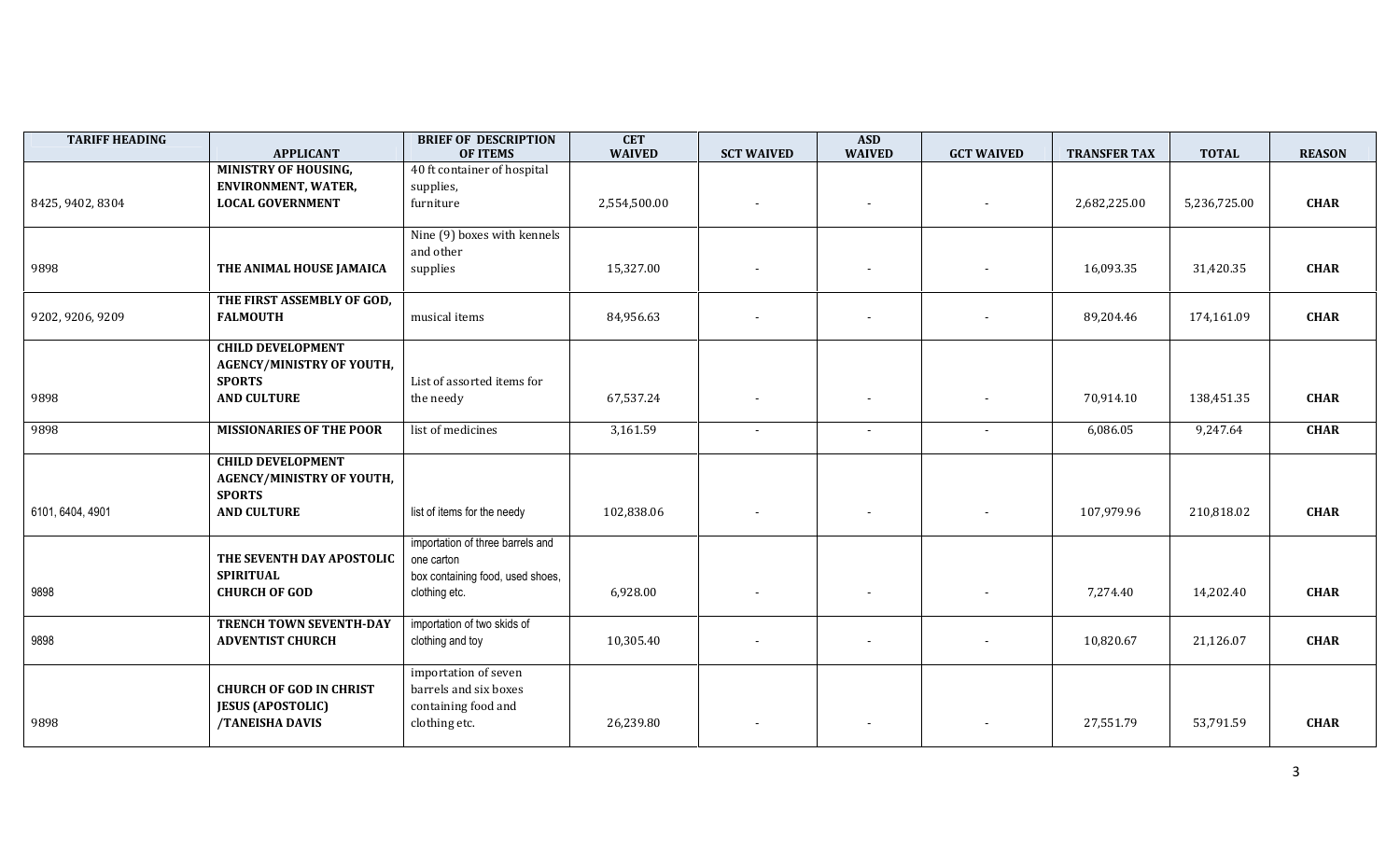|                                       |                                                                              | <b>BRIEF OF DESCRIPTION</b>                                      | <b>CET</b>    |                          | <b>ASD</b>               |                   |                     |              |               |
|---------------------------------------|------------------------------------------------------------------------------|------------------------------------------------------------------|---------------|--------------------------|--------------------------|-------------------|---------------------|--------------|---------------|
| <b>TARIFF HEADING</b>                 | <b>APPLICANT</b>                                                             | <b>OF ITEMS</b>                                                  | <b>WAIVED</b> | <b>SCT WAIVED</b>        | <b>WAIVED</b>            | <b>GCT WAIVED</b> | <b>TRANSFER TAX</b> | <b>TOTAL</b> | <b>REASON</b> |
| 9898                                  | <b>ST. MATTHEWS CHURCH</b>                                                   | importation of five barrels<br>containing food                   | 25,980.00     |                          | $\overline{\phantom{a}}$ |                   | 27,279.00           | 53,259.00    | <b>CHAR</b>   |
| 6307                                  | <b>DIABETES ASSOCIATION OF</b><br><b>JAMAICA</b>                             | importation of dialysis<br>machine parts                         | 11,225.01     | $\blacksquare$           |                          |                   | 21,608.14           | 32,833.14    | <b>CHAR</b>   |
| 8703                                  | <b>JAMAICA RED CROSS</b>                                                     | importation of two (2) 2012<br>Suzuki Grand Vitara               | 283,645.82    | 340,374.99               | $\sim$                   |                   | 357,393.74          | 981,414.55   | <b>CHAR</b>   |
| 9898                                  | THE CHURCH OF JESUS CHRIST<br><b>BLESSING PLAN MINISTRY</b>                  | importation of one box<br>containing clothes, toys, etc          | 8,688.00      | $\blacksquare$           | $\overline{\phantom{a}}$ |                   | 9,122.40            | 17,810.40    | <b>CHAR</b>   |
|                                       | PHILLIPO BAPTIST CHURCH                                                      | local purchase of<br>refrigerator                                |               |                          | $\overline{\phantom{a}}$ |                   | 10,897.92           | 10,897.92    | <b>CHAR</b>   |
| 9563                                  | <b>NEW HOPE GOSPEL ASSEMBLY</b><br>OF GOD                                    | donation of musical mixer                                        | 12,977.44     | $\overline{\phantom{a}}$ | $\overline{\phantom{a}}$ |                   | 13,626.31           | 26,603.75    | <b>CHAR</b>   |
| 8518, 8517, 8443, 8536, 4202,<br>4206 | <b>ASSEMBLIES OF GOD IN</b><br><b>JAMAICA</b>                                | purchase of musical<br>equipment                                 | 81,389.71     |                          |                          |                   | 85,459.19           | 166,848.90   | <b>CHAR</b>   |
| 8471, 8528, 8517, 8443, 8544          | <b>CORNERSTONE MINISTRIES</b><br><b>CHRISTIAN CENTRE</b>                     | donation of computerized<br>systems<br>and periphersal           | 773,930.17    |                          |                          |                   | 812,626.68          | 1,586,556.84 | <b>CHAR</b>   |
| 9898                                  | THE KIWNAIS CLUB OF<br><b>MOEAGUE</b>                                        | importation of three<br>containing used<br>clothing and shoes    | 10,036.80     | $\overline{\phantom{a}}$ | $\overline{\phantom{a}}$ |                   | 10,538.64           | 20,575.44    | <b>CHAR</b>   |
| 9898                                  | <b>CHILD DEVELOPMENT</b><br><b>AGENCY/MUSTARD SEED</b><br><b>COMMUNITIES</b> | donation of six containers<br>containing<br>food, toiletries etc | 19,640.00     | $\overline{\phantom{a}}$ | $\overline{\phantom{a}}$ |                   | 20,622.00           | 40,262.00    | <b>CHAR</b>   |
| 8704                                  | <b>USAID</b>                                                                 | importation of two Ford<br>Ranger                                | 879,804.80    | 1,583,648.64             |                          |                   | 1,200,933.55        | 3,664,386.99 | <b>CHAR</b>   |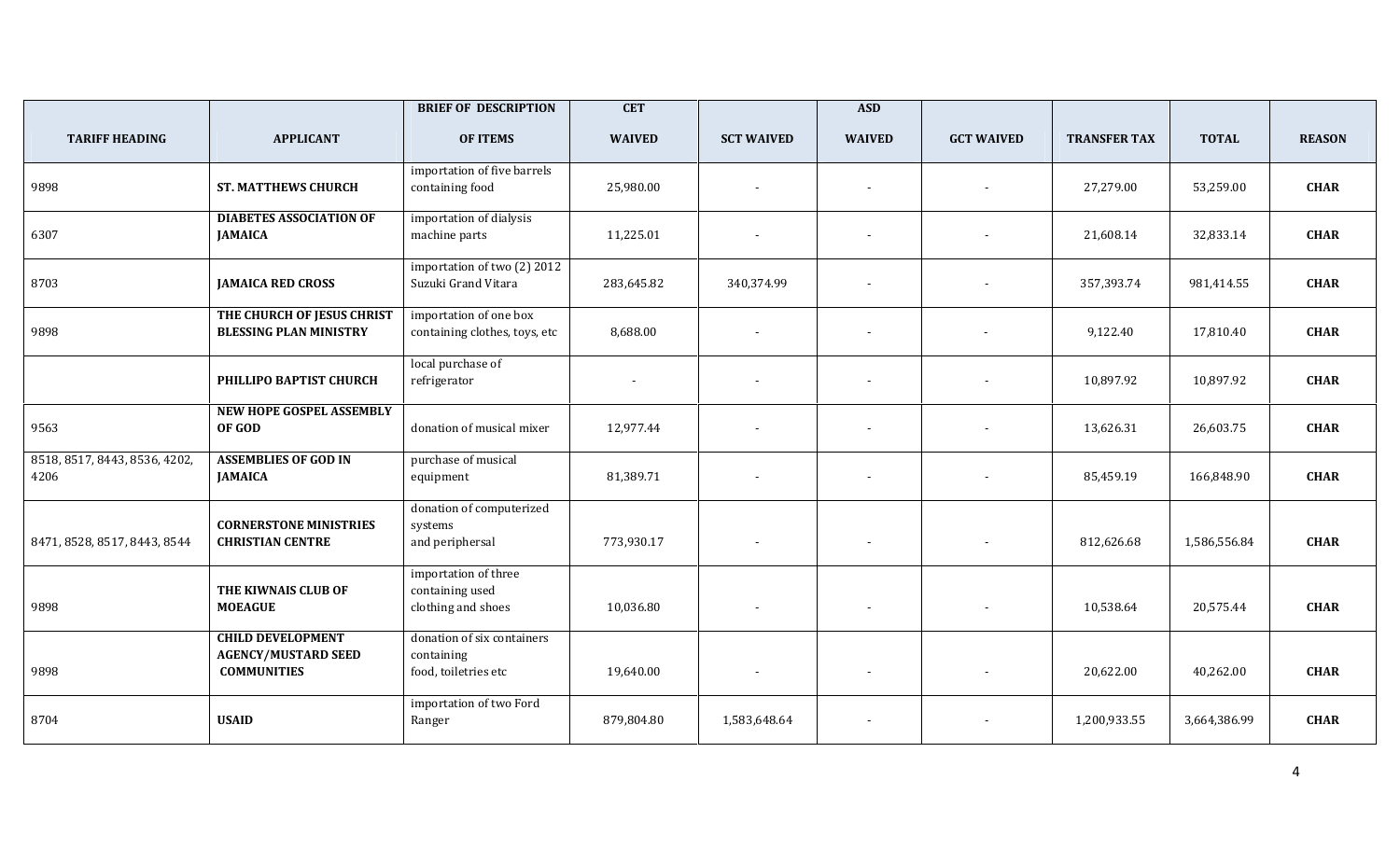|                                                                        |                                                     | <b>BRIEF OF DESCRIPTION</b>                                      |                   |                          |                          |                   |                     |              |                   |
|------------------------------------------------------------------------|-----------------------------------------------------|------------------------------------------------------------------|-------------------|--------------------------|--------------------------|-------------------|---------------------|--------------|-------------------|
| <b>TARIFF HEADING</b>                                                  | <b>APPLICANT</b>                                    | <b>OF ITEMS</b>                                                  | <b>CET WAIVED</b> | <b>SCT WAIVED</b>        | <b>ASD WAIVED</b>        | <b>GCT WAIVED</b> | <b>TRANSFER TAX</b> | <b>TOTAL</b> | <b>REASON</b>     |
| 0713, 2106, 2104, 1905,<br>2103, 1516, 1101, 8713,<br>9403, 9401, 6309 | <b>MISSIONARIES OF THE POOR</b>                     | two 40ft containers<br>containing food,<br>clothing etc.         | 56,206.08         | $\overline{\phantom{a}}$ | $\sim$                   |                   | 59,016.38           | 115,222.46   | <b>CHAR</b>       |
| 9609, 4202, 9608,<br>4820                                              | A DOOR OF HOPE MINISTRIES                           | donation of seven boxes<br>containing toys, candy,<br>books etc. | 20,844.00         |                          | $\overline{\phantom{a}}$ |                   | 21,886.20           | 42,730.20    | <b>CHAR</b>       |
| 9898                                                                   | MOUNT CARMEL APOSTOLIC<br><b>CHURCH OF GOD INC.</b> | donation of one box<br>containing toys,<br>used copier           | 6,548.49          |                          |                          |                   | 6,875.91            | 13,424.40    | <b>CHAR</b>       |
| 9563                                                                   | THE WAUGH HILL BAPTIST<br><b>CHURCH</b>             | donation of drum set                                             | 7,389.02          | $\overline{\phantom{a}}$ | $\overline{\phantom{a}}$ |                   | 7,758.48            | 15,147.50    | <b>CHAR</b>       |
| 4011                                                                   | HIGHWAY 2000 PROJECT                                | Eight (8) 10 X 16.5 tyres                                        | 51,246.72         | $\sim$                   | $\sim$                   | $\sim$            | 53,809.06           | 105,055.78   | GOVT/CON          |
| 8471                                                                   | <b>E-LEARNING COMPANY</b><br><b>LIMITED</b>         | <b>Computer Security Locks</b>                                   | 3,771,321.12      | $\sim$                   | $\sim$                   |                   | 3,959,887.18        | 7,731,208.30 | GOVT/CON          |
| 8903, 9506, 8907                                                       | <b>JAMAICA BOAT CRUISES</b><br><b>LIMITED</b>       | snorkels, fins, tie straps, life<br>floats, masks etc.           | 34,239.41         |                          |                          |                   | 71,902.76           | 106,142.16   | GOVT/CON          |
|                                                                        | <b>JAMAICA PROTECTED AREAS</b><br><b>TRUST</b>      | Procurement of Goods and<br>Services (local)                     |                   |                          |                          |                   | 1,375,907.21        | 1,375,907.21 | <b>GOVT/CON</b>   |
|                                                                        | <b>MEGAPORTS INITIATIVE</b>                         | Items for use under the<br>imitative                             | 1,270,511.28      | $\sim$                   | $\sim$                   |                   | 1,334,036.84        | 2,604,548.12 | <b>GOVT/CON</b>   |
| 8536, 8511                                                             | <b>MINISTRY OF NATIONAL</b><br><b>SECURITY</b>      | spare parts for vessels                                          | 65,105.46         | $\overline{\phantom{a}}$ | $\overline{\phantom{a}}$ |                   | 68,360.73           | 133,466.19   | <b>GOVT/INSTI</b> |
| 8702                                                                   | <b>JAMAICA CONSTABULARY</b><br><b>FORCE</b>         | donation of six Mitsubishi<br>L200                               | 2,046,405.58      | 2,455,686.69             |                          |                   | 2,578,471.03        | 7,080,563.30 | <b>GOVT/INSTI</b> |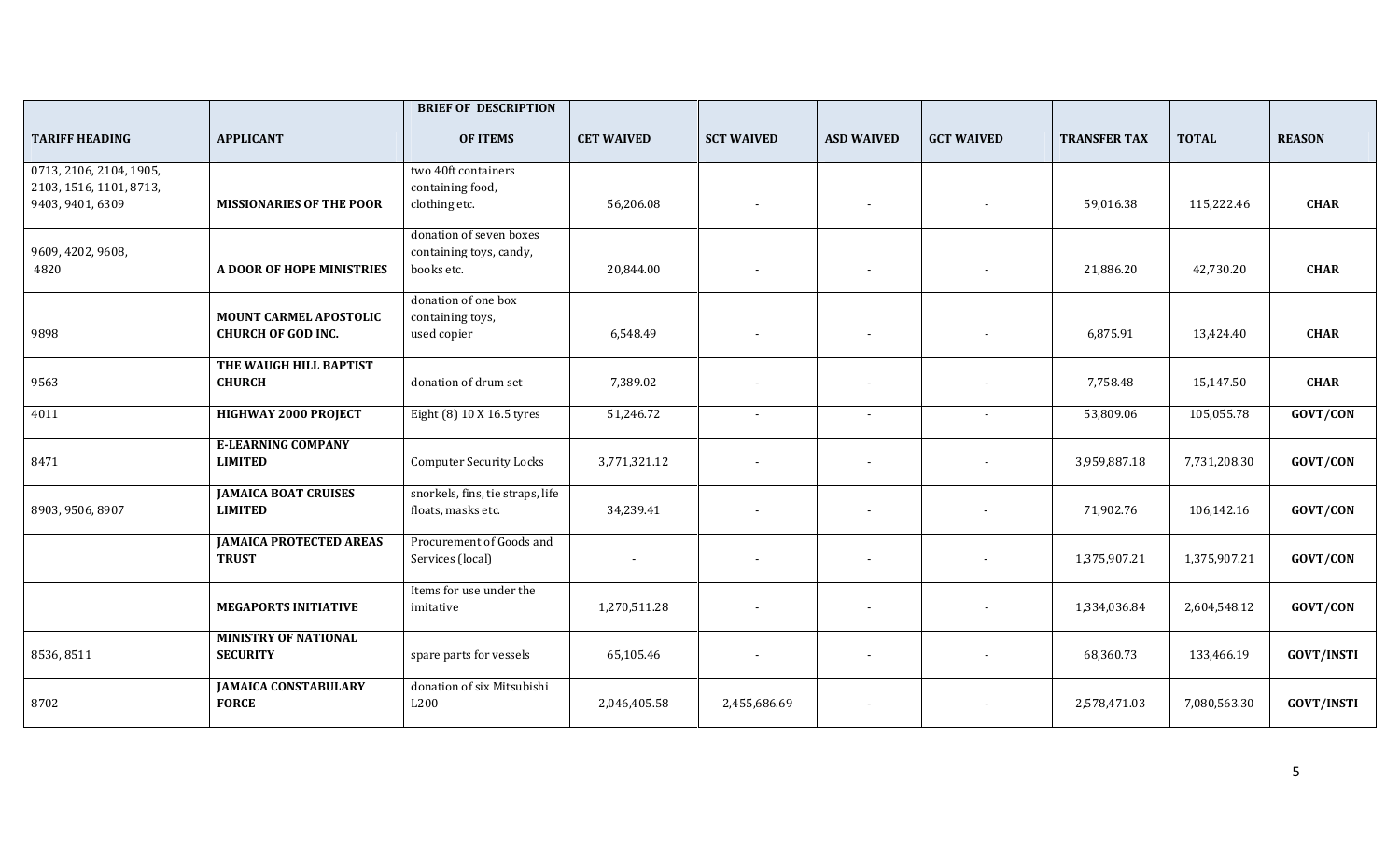|                                                                                                                                    |                                                                             | <b>BRIEF OF DESCRIPTION</b>                           | <b>CET</b>               |                          | <b>ASD</b>               |                   |                     |              |                   |
|------------------------------------------------------------------------------------------------------------------------------------|-----------------------------------------------------------------------------|-------------------------------------------------------|--------------------------|--------------------------|--------------------------|-------------------|---------------------|--------------|-------------------|
| <b>TARIFF HEADING</b>                                                                                                              | <b>APPLICANT</b>                                                            | <b>OF ITEMS</b>                                       | <b>WAIVED</b>            | <b>SCT WAIVED</b>        | <b>WAIVED</b>            | <b>GCT WAIVED</b> | <b>TRANSFER TAX</b> | <b>TOTAL</b> | <b>REASON</b>     |
|                                                                                                                                    | <b>INDUSRIAL DISPUTES</b><br>TRIBUNAL (IDT)                                 | procurement of meals                                  | $\overline{\phantom{a}}$ | $\overline{\phantom{a}}$ | $\overline{\phantom{a}}$ |                   | 13,125.00           | 13,125.00    | <b>GOVT/INSTI</b> |
| 9505                                                                                                                               | <b>NATIONAL WORKS AGENCY</b>                                                | 710 Road Signs                                        | 431,123.62               | $\sim$                   | $\sim$                   | $\sim$            | 452,679.80          | 883,803.42   | <b>GOVT/INSTI</b> |
| 9702                                                                                                                               | <b>JAMAICA NATONAL HERITAGE</b><br><b>TRUST</b>                             | two decorative 17th<br>century matlock<br>muskets     | 23,686.85                | $\overline{a}$           |                          |                   | 24,871.19           | 48,558.04    | <b>GOVT/INSTI</b> |
| 3926, 4202, 7616, 8208,<br>8525, 9012, 9017, 3822,<br>3920, 3921, 4811, 4901,<br>6207, 8201, 8202, 9005,<br>9015, 9017, 9102, 9604 | <b>FORESTRY DEPARTMENT</b>                                                  | importation of forestry<br>supplies                   | 307,672.98               | $\overline{\phantom{a}}$ | $\overline{a}$           |                   | 323,056.63          | 630,729.62   | <b>GOVT/INSTI</b> |
| 4911                                                                                                                               | <b>TRANSPORT AUTHORITY</b>                                                  | importation of laminating<br>material                 | 377,154.40               |                          | $\overline{\phantom{a}}$ |                   | 396,012.12          | 773,166.52   | <b>GOVT/INSTI</b> |
|                                                                                                                                    | RUTH SWABY, IVAN ROYAL<br><b>AND GLADYS THOMPSON</b>                        | Re-Transfer of Lot 39 Race<br>Course Lands            |                          |                          |                          | 40,000.00         |                     | 40,000.00    | <b>LAMP</b>       |
|                                                                                                                                    | <b>GEORGE NELSON</b>                                                        | Re-Transfer of Lot 69<br>Beauchamp Pen,<br>St. Andrew | $\overline{\phantom{a}}$ | $\overline{\phantom{a}}$ | $\overline{\phantom{a}}$ | 60,000.00         |                     | 60,000.00    | <b>LAMP</b>       |
|                                                                                                                                    | <b>DAVE ALBERT ATKINSON AND</b><br>NICOLEA ANTONIA ATKINSON                 | Re-Transfer Lot 54<br>Chudleigh Housing<br>Scheme     |                          | $\overline{\phantom{0}}$ |                          | 192,000.00        |                     | 192,000.00   | <b>LAMP</b>       |
|                                                                                                                                    | <b>MYRNA KEDROE</b>                                                         | Re-Transfer Lot 94 Windsor<br>Lodge                   |                          | $\overline{\phantom{a}}$ | $\overline{\phantom{a}}$ | 5,600.00          |                     | 5,600.00     | <b>LAMP</b>       |
|                                                                                                                                    | <b>DELORES HENRY, CLIVE</b><br><b>BYFIELD AND SOPHIA</b><br><b>BATTRICK</b> | Re-Transfer Lot 12, 64<br><b>Brunswick Avenue</b>     | $\overline{\phantom{a}}$ |                          |                          | 60,000.00         |                     | 60,000.00    | <b>LAMP</b>       |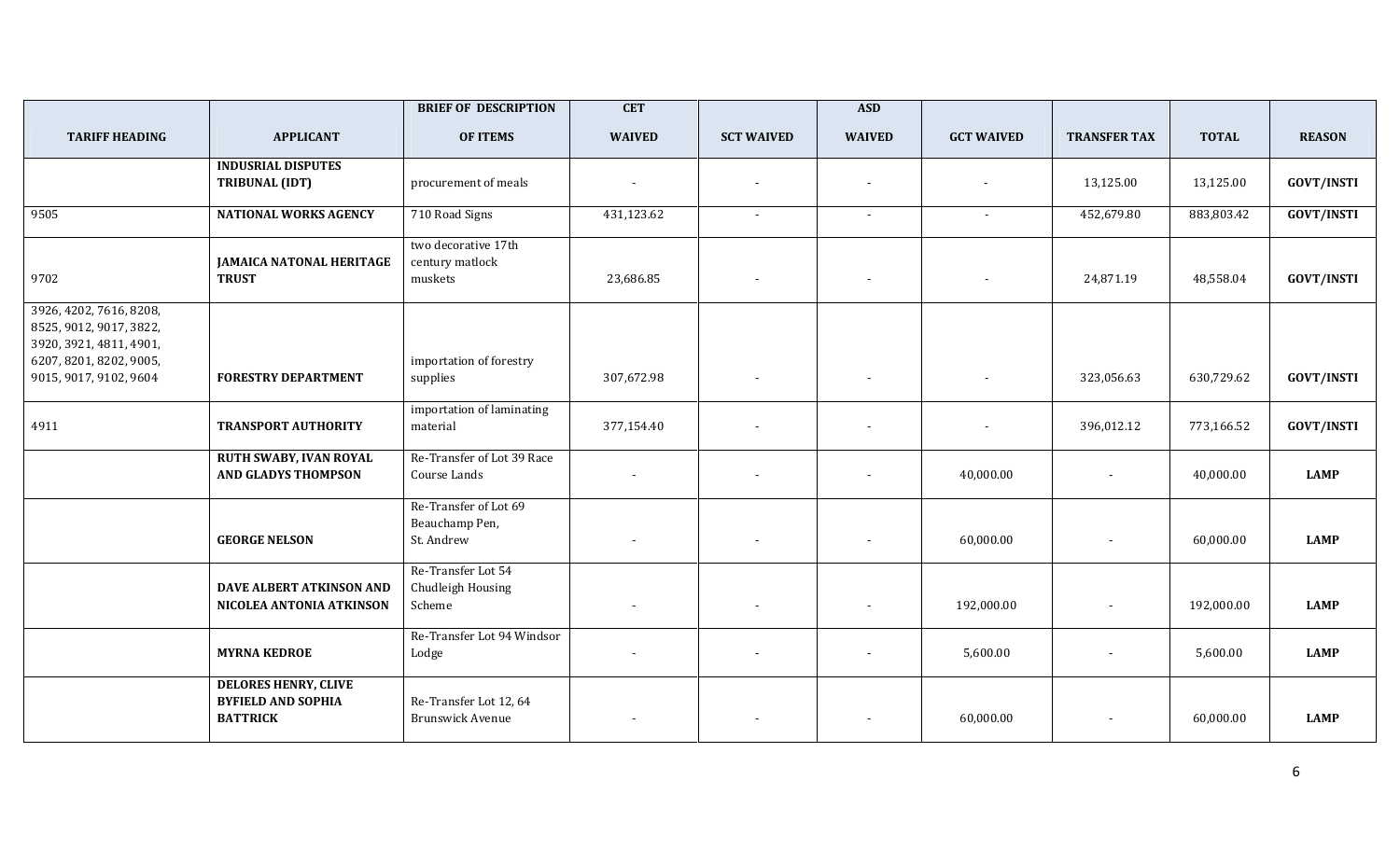|                       |                                                              | <b>BRIEF OF DESCRIPTION</b>                              | <b>CET</b>               |                          | <b>ASD</b>               |                   |                     |              |               |
|-----------------------|--------------------------------------------------------------|----------------------------------------------------------|--------------------------|--------------------------|--------------------------|-------------------|---------------------|--------------|---------------|
| <b>TARIFF HEADING</b> | <b>APPLICANT</b>                                             | <b>OF ITEMS</b>                                          | <b>WAIVED</b>            | <b>SCT WAIVED</b>        | <b>WAIVED</b>            | <b>GCT WAIVED</b> | <b>TRANSFER TAX</b> | <b>TOTAL</b> | <b>REASON</b> |
|                       | <b>MINISTER OF HOUSING</b>                                   | Transfer of Lots Caymanas<br>Belmore and<br>Watson Grove |                          | $\overline{\phantom{a}}$ | $\overline{\phantom{a}}$ | 840,030.00        |                     | 840,030.00   | <b>LAMP</b>   |
|                       | <b>MINISTER OF HOUSING</b>                                   | Re-Transfer Lots 22 & 23<br><b>Lizard Town</b>           |                          | $\blacksquare$           | $\sim$                   | 480,000.00        |                     | 480,000.00   | <b>LAMP</b>   |
|                       | <b>ORVILLE NELSON AND EVESLY</b><br><b>H. NELSON</b>         | Re-Transfer Lot 47<br>Gibraltor                          |                          | $\overline{\phantom{a}}$ | $\overline{\phantom{a}}$ | 240,010.00        |                     | 240,010.00   | <b>LAMP</b>   |
| 7326, 3926, 4016      | <b>MONTEGO BAY MARINE PARK</b><br><b>TRUST</b>               | <b>Marine Supplies</b>                                   | 57,977.24                | $\overline{\phantom{a}}$ |                          |                   | 60,876.11           | 118,853.35   | <b>OTHER</b>  |
| 0101                  | <b>HOWARD L. HAMILTON</b>                                    | fourteen (14) live horses for<br>breeding<br>purposes    | 1,994,764.80             | $\overline{\phantom{a}}$ | $\sim$                   |                   | 1,221,793.44        | 3,216,558.24 | <b>OTHER</b>  |
| 8703                  | <b>JAMAICA FOOTBALL</b><br><b>FEDERATION</b>                 | 2012 Suzuki APV Wagon                                    |                          | 303,071.76               | $\sim$                   |                   | 318,225.35          | 621,297.11   | <b>OTHER</b>  |
| 8703                  | <b>JAMAICA MOTORING CLUB</b>                                 | Spare parts and accessories<br>and<br>consumables        | 2,802,132.30             | $\overline{\phantom{a}}$ | $\overline{\phantom{a}}$ |                   | 2,942,238.91        | 5,744,371.21 | <b>OTHER</b>  |
| 0101                  | <b>ROBERT SAID DABDOUB</b>                                   | one (1) live horse                                       | 520,260.00               | $\overline{\phantom{a}}$ | $\overline{\phantom{a}}$ | $\sim$            | 318,659.25          | 838,919.25   | <b>OTHER</b>  |
| 0713                  | <b>JOHN RAMNON</b>                                           | importation of SD100 2005<br>Ingersoll<br>Rand Roller    | $\overline{\phantom{a}}$ | $\overline{\phantom{a}}$ | $\overline{\phantom{a}}$ |                   | 713,688.43          | 713,688.43   | <b>OTHER</b>  |
| 8701                  | <b>WEST PORTLAND</b><br>DEVELOPMENT FUND/DARYL<br><b>VAZ</b> | local purchase of one 20ft<br>container                  |                          |                          |                          |                   | 215,453.81          | 215,453.81   | <b>OTHER</b>  |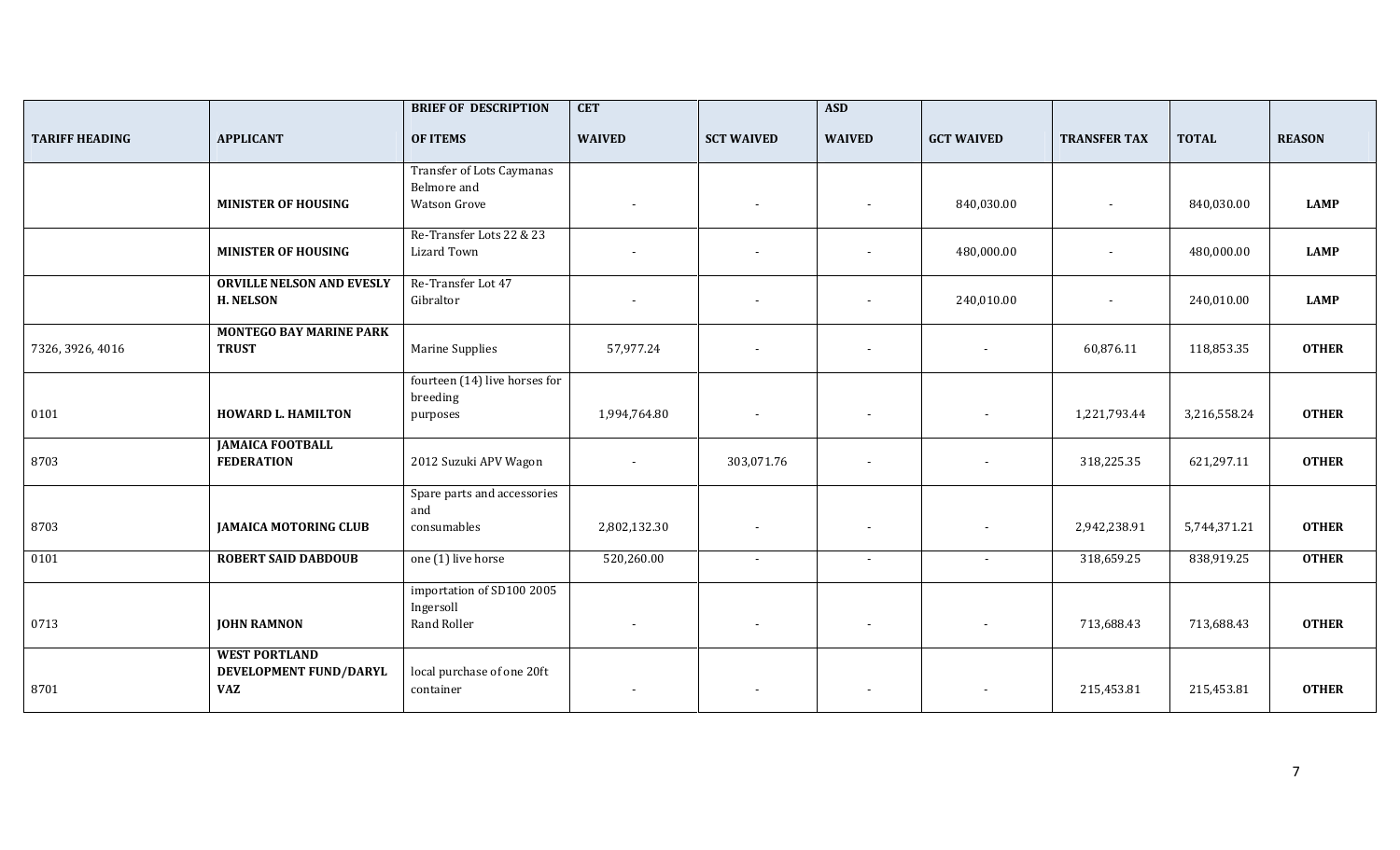| <b>TARIFF HEADING</b> | <b>APPLICANT</b>                                      | <b>BRIEF OF DESCRIPTION</b><br><b>OF ITEMS</b> | <b>CET</b><br><b>WAIVED</b> | <b>SCT WAIVED</b>        | <b>ASD</b><br><b>WAIVED</b> | <b>GCT WAIVED</b>        | <b>TRANSFER TAX</b>      | <b>TOTAL</b>             | <b>REASON</b>     |
|-----------------------|-------------------------------------------------------|------------------------------------------------|-----------------------------|--------------------------|-----------------------------|--------------------------|--------------------------|--------------------------|-------------------|
|                       | <b>CEMEX</b>                                          | importation of electrical<br>spares            | 101,509.24                  |                          |                             | $\overline{\phantom{m}}$ | 106,584.70               | 208,093.95               | <b>OTHER</b>      |
| 8474                  | <b>JAMAICA AMATEUR ATHLETIC</b><br><b>ASSOCIATION</b> | importation of timing<br>equipment             |                             |                          |                             |                          |                          | $\overline{\phantom{a}}$ | <b>OTHER</b>      |
| 6109                  | <b>JAMAICA GOLF ASSOCIATION</b>                       | importation of clubs and<br>shirts             | 153,422.93                  |                          |                             |                          | 161,094.08               | 314,517.01               | <b>OTHER</b>      |
| 6109, 9506            | <b>JAMAICA SKEET CLUB</b>                             | importation of spare parts                     | 161,554.40                  | $\overline{\phantom{a}}$ | $\sim$                      | $\blacksquare$           | 169,632.12               | 331,186.52               | <b>OTHER</b>      |
| 9508, 9306            | <b>CANJAM TRADING</b>                                 | 1 Container of red kidney<br>beans             | 624,225.29                  |                          | 599,256.28                  | $\overline{\phantom{a}}$ |                          | 1,223,481.57             | <b>OTHER/AGRI</b> |
| 8414                  | YOMI SALU                                             | greenhouse and irrigation<br>materials         | 83,974.39                   |                          |                             | $\overline{\phantom{a}}$ | 88,173.10                | 172,147.49               | <b>OTHER/AGRI</b> |
| 0713                  | <b>CALVIN REID</b>                                    | 100 bags of Red kidney<br>beans                | 131,799.20                  |                          | 126,527.23                  | $\overline{\phantom{a}}$ | $\overline{\phantom{a}}$ | 258,326.43               | <b>OTHER/AGRI</b> |
| 0713                  | PALM ROSE COMMODITY<br><b>LIMITED</b>                 | 1 Container of red kidney<br>beans             | 520,873.91                  |                          | 491,225.76                  |                          |                          | 1,012,099.67             | <b>OTHER/AGRI</b> |
| 0713                  | <b>KING &amp; ROBINSON</b><br><b>ASSOCIATES</b>       | one 20ft container of red<br>peas              | 538,656.00                  |                          | 507,995.70                  |                          |                          | 1,046,651.70             | <b>OTHER/AGRI</b> |
| 0713                  | <b>LILLAN LIMITED</b>                                 | one 20ft container of red<br>peas              | 515,481.35                  |                          | 486,140.16                  |                          |                          | 1,001,621.51             | <b>OTHER/AGRI</b> |
| 0713                  | <b>DERRIMON TRADING</b><br><b>COMPANY LIMITED</b>     | Two 20ft container of red<br>peas              | 926,594.96                  |                          | 873,853.17                  |                          |                          | 1,800,448.13             | <b>OTHER/AGRI</b> |
| 0713                  | S.N.H. WORLDWIDE TRADING<br><b>COMPANY LIMITED</b>    | one 20ft container of red<br>peas              | 882,094.42                  |                          | 831,885.61                  | $\overline{\phantom{a}}$ |                          | 1,713,980.03             | <b>OTHER/AGRI</b> |
| 8701                  | <b>CYNTHIA SANKAR</b>                                 | importation two tractors                       | 838,819.17                  |                          | $\sim$                      | $\blacksquare$           | 1,614,726.90             | 2,453,546.07             | <b>OTHER/AGRI</b> |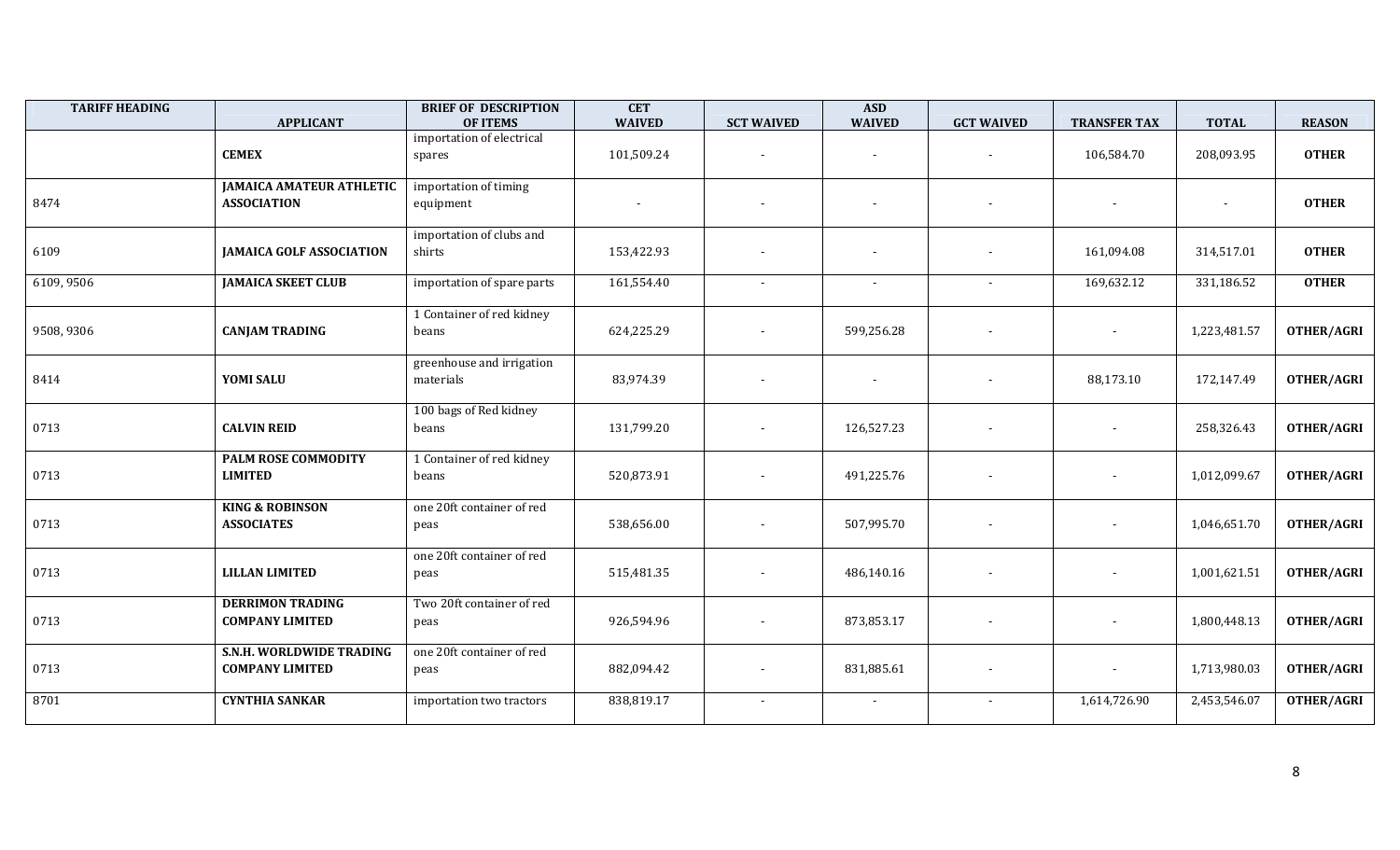| <b>TARIFF HEADING</b> | <b>APPLICANT</b>                                                                       | <b>BRIEF OF DESCRIPTION</b><br><b>OF ITEMS</b>            | <b>CET</b><br><b>WAIVED</b> | <b>SCT WAIVED</b>        | <b>ASD</b><br><b>WAIVED</b> | <b>GCT WAIVED</b>        | <b>TRANSFER TAX</b>      | <b>TOTAL</b> | <b>REASON</b>     |
|-----------------------|----------------------------------------------------------------------------------------|-----------------------------------------------------------|-----------------------------|--------------------------|-----------------------------|--------------------------|--------------------------|--------------|-------------------|
| 8701                  | <b>FIVE RIVERS FARMS</b>                                                               | importation of agricultural<br>equipment                  | 466,292.00                  |                          | $\overline{\phantom{a}}$    | $\sim$                   | 489,606.60               | 955,898.60   | <b>OTHER/AGRI</b> |
| 8210                  | <b>CYNTHIA</b><br>WILLIS/DIAMONDRIDGE<br>PROCESSING LIMITED                            | importation of multivac<br>vacuum puch<br>packing machine | 189,905.55                  | $\overline{\phantom{a}}$ | $\overline{\phantom{a}}$    | $\blacksquare$           | 199,400.83               | 389,306.38   | <b>OTHER/AGRI</b> |
| 8424                  | <b>DAVID WRIGHT</b>                                                                    | importation of one chain<br>saw                           | 18,874.62                   | $\overline{\phantom{a}}$ | $\blacksquare$              | $\overline{\phantom{a}}$ | 19,818.36                | 38,692.98    | <b>OTHER/AGRI</b> |
| 8701                  | <b>ANDREW LAWRENCE</b>                                                                 | importation of tractor                                    | 30,359.00                   | $\overline{\phantom{a}}$ | $\blacksquare$              | $\blacksquare$           | 58,441.08                | 88,800.08    | <b>OTHER/AGRI</b> |
| 3926                  | <b>CHRISTIANA POTATO</b><br><b>GROWERS CO-OPERARTIVE</b><br><b>ASSOCIATION LIMITED</b> | importation of greenhouses                                | 780,856.03                  | $\overline{\phantom{a}}$ | $\blacksquare$              | $\overline{\phantom{a}}$ | 819,898.83               | 1,600,754.87 | <b>OTHER/AGRI</b> |
| 3917                  | <b>FEATHERBED FARMS LIMITED</b>                                                        | importation of irrigation<br>equipment                    | 438,841.20                  | $\overline{\phantom{a}}$ | $\overline{\phantom{a}}$    | $\overline{\phantom{a}}$ | 460,783.26               | 899,624.46   | <b>OTHER/AGRI</b> |
| 3917                  | <b>ANTHONY GRANT</b>                                                                   | importation of irrigation<br>equipment                    | 16,315.79                   | $\overline{\phantom{a}}$ |                             | $\overline{\phantom{a}}$ | 17,131.58                | 33,447.38    | <b>OTHER/AGRI</b> |
| 0713                  | <b>C.J.'S DISCOUNT STORE</b>                                                           | Two 20ft container of red<br>peas                         | 1,212,654.57                |                          | 1,143,630.27                |                          |                          | 2,356,284.83 | <b>OTHER/AGRI</b> |
| 0713                  | <b>FRESH &amp; DIRECT LIMITED</b>                                                      | One 20ft container of red<br>peas                         | 531,850.21                  |                          | 501,577.30                  | $\overline{\phantom{a}}$ | $\overline{\phantom{a}}$ | 1,033,427.51 | <b>OTHER/AGRI</b> |
| 0713                  | <b>TRADING SPECIALIST AND</b><br><b>SANITATION SERVICES LTD</b>                        | One 20ft container of red<br>peas                         | 597,108.95                  |                          | 563,121.51                  |                          |                          | 1,160,230.46 | <b>OTHER/AGRI</b> |
| 0713                  | <b>CHAS E. RAMSON</b>                                                                  | TWO 20FT CONTAINER OF<br><b>RED PEAS</b>                  | 1,006,394.74                | $\blacksquare$           | 949,110.75                  | $\blacksquare$           |                          | 1,955,505.48 | <b>OTHER/AGRI</b> |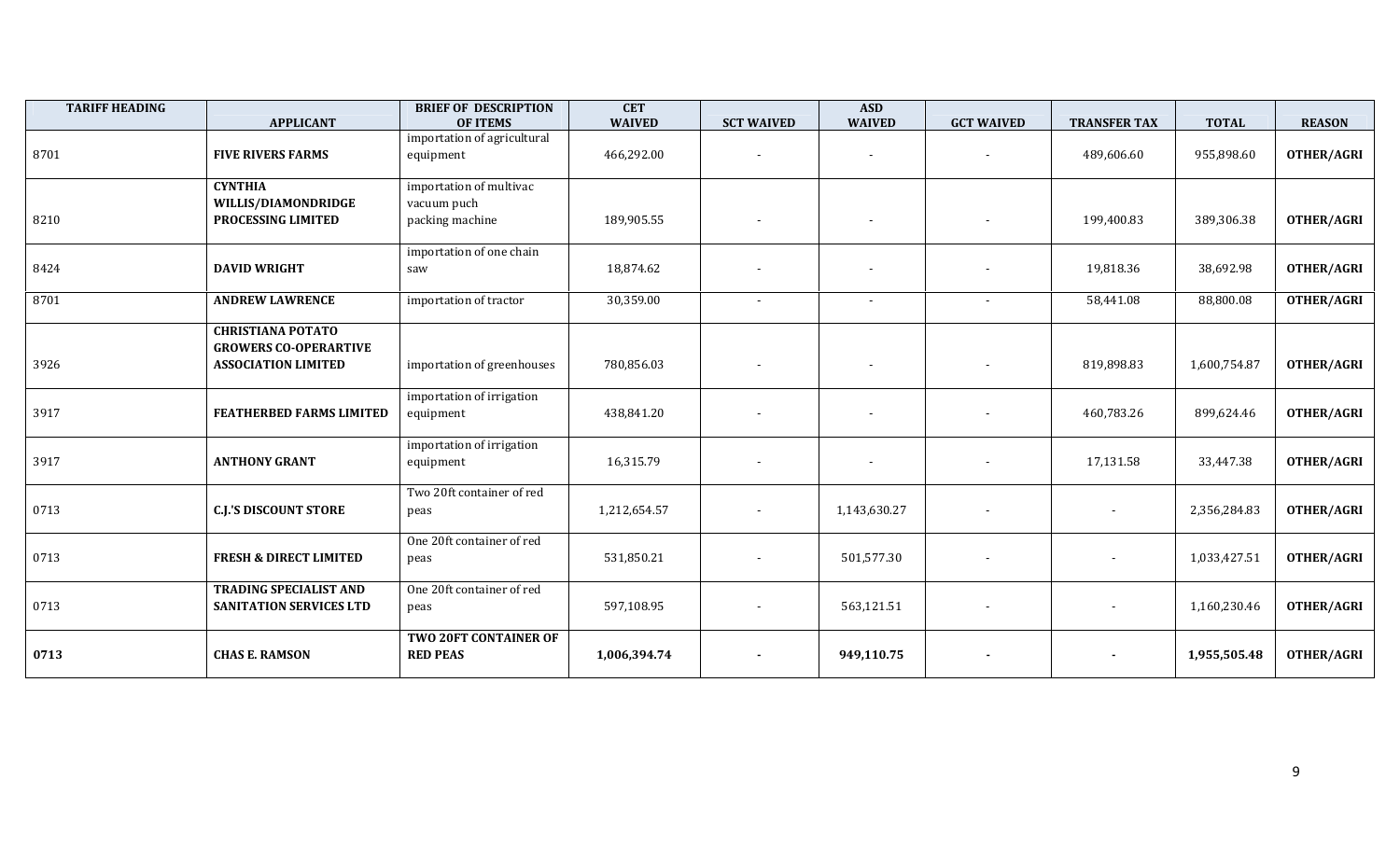| <b>TARIFF HEADING</b>        | <b>APPLICANT</b>                                                                                      | <b>BRIEF OF DESCRIPTION</b><br>OF ITEMS                                                              | <b>CET</b><br><b>WAIVED</b> | <b>SCT WAIVED</b>        | <b>ASD</b><br><b>WAIVED</b> | <b>GCT WAIVED</b> | <b>TRANSFER TAX</b> | <b>TOTAL</b> | <b>REASON</b>     |
|------------------------------|-------------------------------------------------------------------------------------------------------|------------------------------------------------------------------------------------------------------|-----------------------------|--------------------------|-----------------------------|-------------------|---------------------|--------------|-------------------|
| 0713                         | <b>ISLAND FRESH TRADERS</b>                                                                           | One 20ft container of red<br>peas                                                                    | 596,909.98                  | $\overline{\phantom{a}}$ | 562,933.87                  |                   |                     | 1,159,843.85 | <b>OTHER/AGRI</b> |
| 0713                         | <b>KESTREL INDUSTRIES</b><br><b>LIMITED</b>                                                           | One 20ft container of red<br>peas                                                                    | 625,395.40                  | $\overline{\phantom{a}}$ | 589,797.89                  |                   |                     | 1,215,193.29 | OTHER/AGRI        |
| 8436                         | <b>UNITED STATES AGENCY</b><br><b>INTERNATIONAL</b><br>DEVELOPMENT/<br><b>COMPETITIVENESS COMPANY</b> | importation of two brine<br>shrimp egg                                                               | 16,439.57                   | $\overline{\phantom{a}}$ |                             |                   | 17,261.55           | 33,701.12    | <b>OTHER/AGRI</b> |
| 8414                         | <b>VANDY ROWE</b>                                                                                     | importation of poultry<br>processing equipment                                                       | 252,415.62                  | $\overline{\phantom{a}}$ |                             |                   | 265,036.40          | 517,452.01   | <b>OTHER/AGRI</b> |
| 0713                         | <b>ST. JAGO FARMS SUPPLIES</b><br><b>LIMITED</b>                                                      | light red kidney bean seeds                                                                          | 12,586.00                   |                          |                             |                   | 13,215.30           | 25,801.30    | OTHER/AGRI        |
| 8477                         | <b>IMPERIAL OPTICAL LIMITED</b>                                                                       | importation of equipment                                                                             | $\sim$                      | $\sim$                   | $\sim$                      | $\sim$            | 593,320.61          | 593,320.61   | <b>OTHER/MOI</b>  |
| 8471, 9029, 8474, 7326, 8442 | <b>VINIFLEX JAMAICA LIMITED</b>                                                                       | importation of equipment                                                                             | $\sim$                      | $\sim$                   | $\overline{\phantom{a}}$    | $\sim$            | 1,297,248.75        | 1,297,248.75 | OTHER/MOI         |
| 8413, 7326, 8415             | <b>GIDEON CAPTAIN HOOK</b><br><b>JAMAICA LIMITED</b>                                                  | oil, water, diesel pumps,<br>repair kits for<br>pumps etc.                                           | 195,229.36                  | $\overline{\phantom{a}}$ | $\overline{\phantom{a}}$    |                   | 409,981.66          | 605,211.03   | <b>OTHER/TOUR</b> |
| 8703                         | <b>APEX CAR RENTALS LIMITED</b>                                                                       | one 2012 Hyundai Elantra                                                                             | 248,985.06                  | 298,782.07               | $\overline{\phantom{a}}$    |                   | 313,721.18          | 861,488.31   | <b>OTHER/TOUR</b> |
| 8703                         | <b>ISLAND CAR RENTALS LTD</b>                                                                         | fifteen 2012 Toyota Yaris<br>and eighteen 2012 Suzuki<br>Grand Vitara; Ten (10) 2012<br>Toyota Yaris |                             |                          |                             |                   |                     |              | <b>OTHER/TOUR</b> |
| 8703                         | PROSPECTIVE CAR RENTALS<br><b>LTD</b>                                                                 | three 2012 Toyota Yaris                                                                              | 649,509.12                  | 779,410.94               |                             |                   | 818,381.49          | 2,247,301.56 | <b>OTHER/TOUR</b> |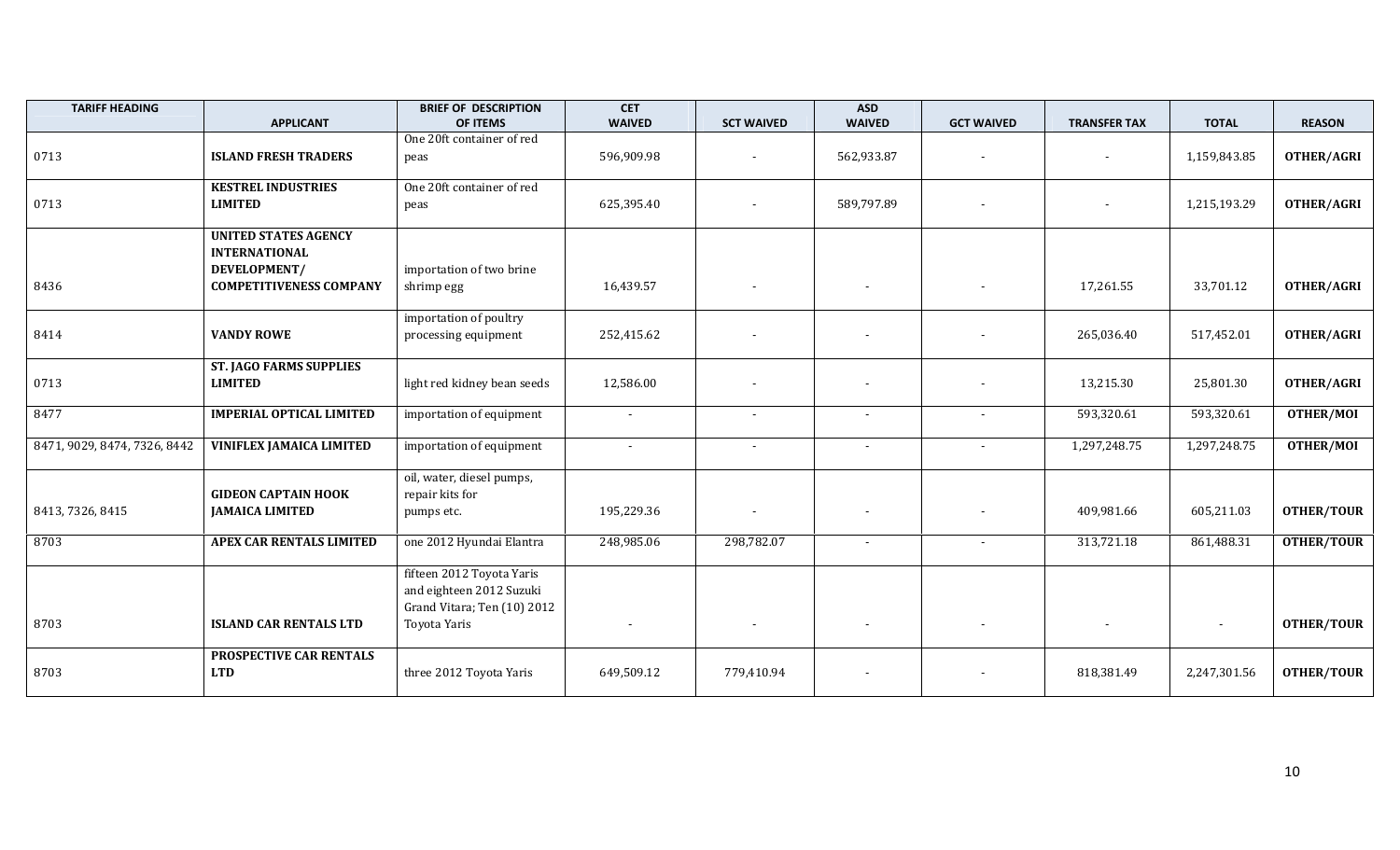| <b>TARIFF HEADING</b> |                               | <b>BRIEF OF DESCRIPTION</b> | <b>CET</b>     |                   | <b>ASD</b>    |                          |                     |                |                   |
|-----------------------|-------------------------------|-----------------------------|----------------|-------------------|---------------|--------------------------|---------------------|----------------|-------------------|
|                       | <b>APPLICANT</b>              | <b>OF ITEMS</b>             | <b>WAIVED</b>  | <b>SCT WAIVED</b> | <b>WAIVED</b> | <b>GCT WAIVED</b>        | <b>TRANSFER TAX</b> | <b>TOTAL</b>   | <b>REASON</b>     |
|                       |                               | one 2012 Toyota Yaris and   |                |                   |               |                          |                     |                |                   |
|                       |                               | 2012                        |                |                   |               |                          |                     |                |                   |
|                       |                               | Hyundai Elantra; Five (5)   |                |                   |               |                          |                     |                |                   |
|                       |                               | 2012 Toyota Corolla; one    |                |                   |               |                          |                     |                |                   |
| 8703                  | <b>COLE'S CAR RENTAL LTD</b>  | 2012 Toyota Rav 4           | 1,973,800.37   | 2,368,560.45      | $\sim$        | $\overline{\phantom{a}}$ | 2,486,988.47        | 6,829,349.29   | <b>OTHER/TOUR</b> |
|                       |                               |                             |                |                   |               |                          |                     |                |                   |
|                       |                               | Forty 2012 Toyota Yaris,    |                |                   |               |                          |                     |                |                   |
|                       |                               | twenty                      |                |                   |               |                          |                     |                |                   |
|                       |                               | 2012 Toyota Corolla and     |                |                   |               |                          |                     |                |                   |
|                       |                               | four 2012                   |                |                   |               |                          |                     |                |                   |
|                       |                               | Suzuki Grand Vitara; two    |                |                   |               |                          |                     |                |                   |
| 8703                  | <b>LIBERTY CAR RENTAL LTD</b> | 2012 Toyota Rav4            | 15,189,839.41  | 18,227,807.29     | $\sim$        | $\sim$                   | 19,139,197.65       | 52,556,844.35  | <b>OTHER/TOUR</b> |
|                       |                               |                             |                |                   |               |                          |                     |                |                   |
|                       |                               | Four (4) 2012 Toyota Yaris; |                |                   |               |                          |                     |                |                   |
|                       | <b>ABE MOTOR CAR RENTAL</b>   | thirty                      |                |                   |               |                          |                     |                |                   |
| 8703                  | <b>AND SALES LIMITED</b>      | 2012 Toyota Corolla         | 864,614.40     | 1,037,537.28      |               | $\overline{\phantom{a}}$ | 1,089,414.14        | 2,991,565.82   | <b>OTHER/TOUR</b> |
|                       |                               |                             |                |                   |               |                          |                     |                |                   |
|                       | <b>BARGAIN RENT-A-CAR</b>     | Ten (10) 2012 Suzuki        |                |                   |               |                          |                     |                |                   |
| 8703                  | (JAMAICA) LIMITED             | Grand Vitara                | 10,052,772.80  | 12,063,327.36     |               | $\overline{\phantom{a}}$ | 12,666,493.73       | 34,782,593.89  | <b>OTHER/TOUR</b> |
|                       |                               |                             |                |                   |               |                          |                     |                |                   |
|                       |                               |                             |                |                   |               |                          |                     |                |                   |
|                       |                               |                             | 100,841,438.48 | 39,458,207.47     | 8,227,055.50  | 1,917,640.00             | 108,041,723.34      | 258,486,064.79 |                   |
|                       |                               |                             |                |                   |               |                          |                     |                |                   |